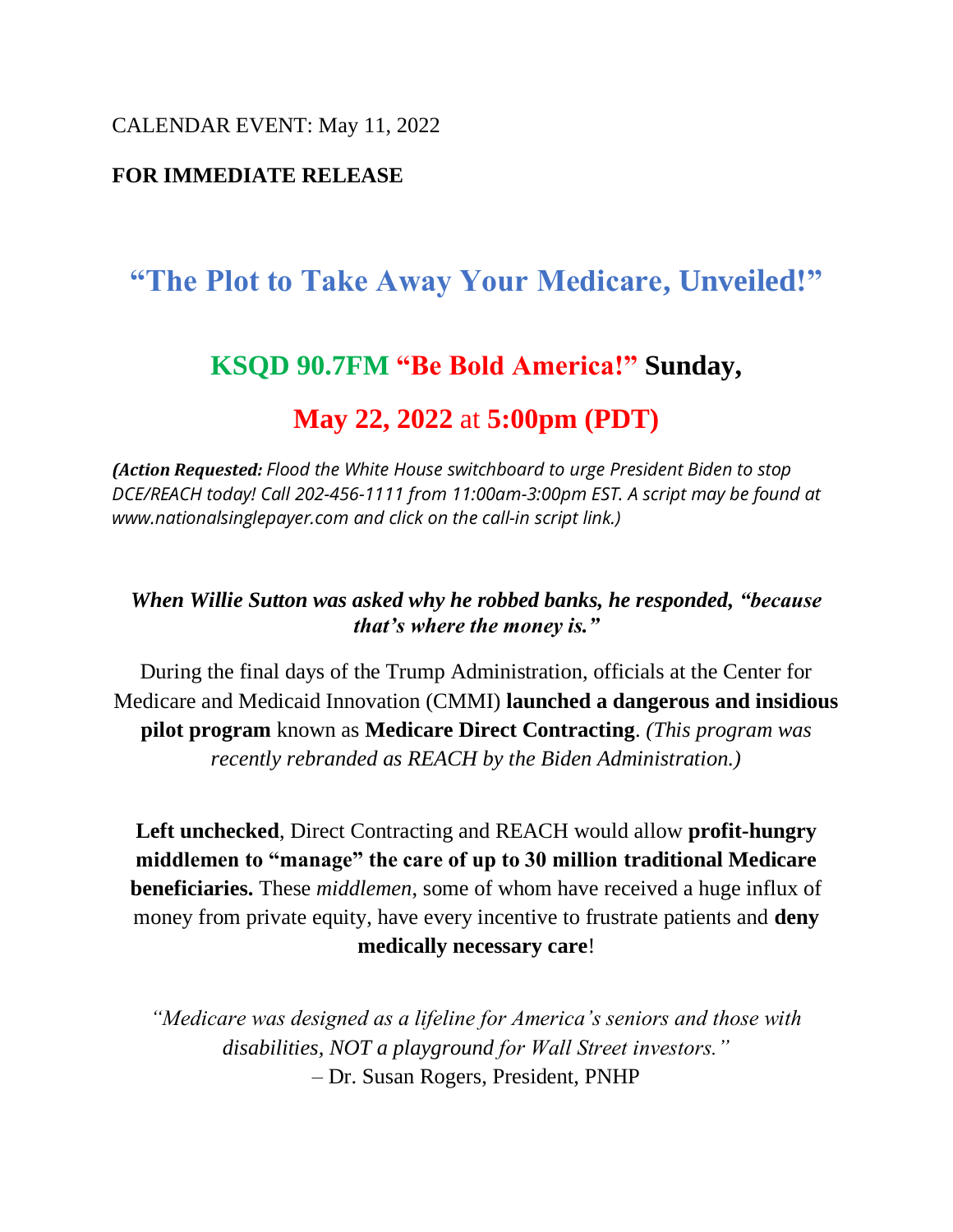### Unless we stop REACH, this program could spell **the end of Medicare as a public, nonprofit, social insurance program.**

Direct Contracting Entities are based on a dangerously flawed model. They: 1) Radically transform Medicare, 2) Undermine senior's choices, 3) Incentivizes harmful restrictions on patient care, 4) Incentivizes fraudulent diagnostic coding, 5) Threatens to bankrupt Medicare, 6) Avoids Congress, undermining the democratic process!

Want to know more? Listen to this radio show on May 22 and register for the May 23 PNHP Webinar "*Turning Up the Heat on Direct Contracting and REACH."* Visit: protectmedicare.net.

**Interview Guest (picture attached): Dr. Ana Malinow** spent decades working as a **pediatrician with immigrant, refugee and underserved children** in Ohio, Texas, Pennsylvania and California. She is past president of Physicians for a National Health Program, co-founder of Health Care for All Texas, and lead organizer for the National Single Payer. She has authored opinion pieces on how national single payer will improve patient care and bring us closer to social justice. She has been a speaker on healthcare reform and **featured on national and international television and radio.** She recently retired as Professor of Pediatrics from the University of California in San Francisco.

**Podcast now available on: Apple Podcasts, Anchor.fm, Google Podcasts, Spotify, Breaker, RadioPublic, PocketCasts, Overcast, jillcodyauthor.com, and KSQD.org!**

**CONTACT:** 

Jill Cody, "Be Bold America!" Producer and Host #1 Amazon Bestselling author of *Climate Abandoned* and the award-winning, *America Abandoned*  bebold@ksqd.org www.jillcodyauthor.com